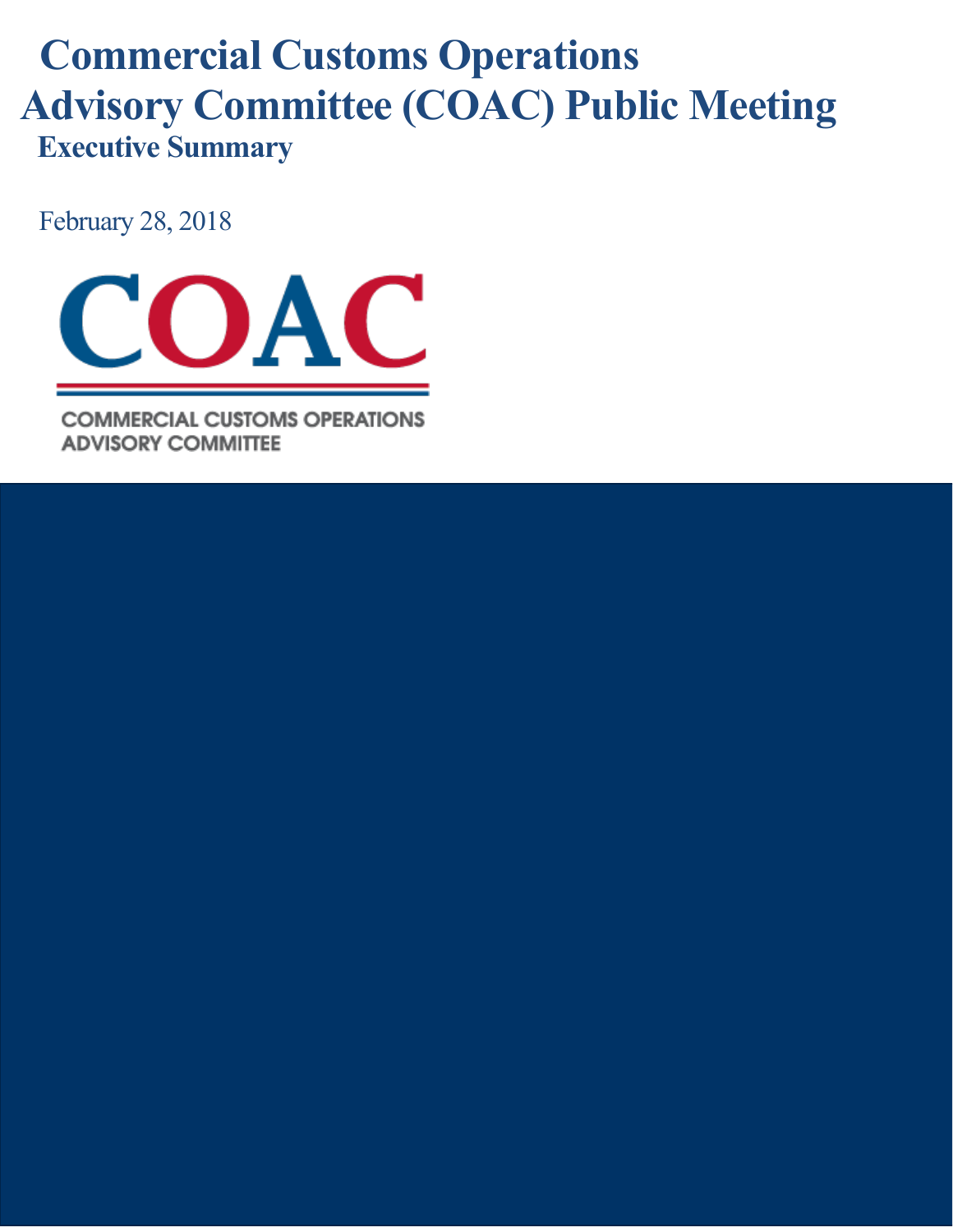#### **Opening Remarks**

The meeting was called to order and a roll call conducted. Commercial Customs Operations Advisory Committee (COAC) members present were: Cindy Allen, Brenda Barnes, David Barry, Heidi Bray, Celeste Catano, Lenny Feldman, Brandon Fried, Susie Hoeger, Vince Iacopella, Alexandra Latham, Amy Magnus, Elizabeth Merritt, Julie Ann Parks, Adam Salerno, Madeline Veigel, Michael White, and Michael Young. The following COAC members were absent: Lisa Gelsomino and Kevin Pinel.

OLENDER REPORTING, INC. Acting Commissioner Kevin McAleenan then recognized three events: the final meeting of the 14th term of the COAC, the twoyear anniversary of the Trade Facilitation and Trade Enforcement Act (TFTEA), and the completion of the core development of the Automated Commercial Environment (ACE). After acknowledging outgoing COAC members, including Ms. Parks and Mr. Iacopella, Mr. McAleenan discussed how the TFTEA has influenced the committee's work and briefly outlined some of the accomplishments and work yet to be done. He concluded with a summary of the completion of the core ACE development, pointing out certain areas that need improvements. Department of the Treasury (Treasury) Deputy Assistant Secretary Timothy Skud noted that some COAC members were involved in the request for

1100 Connecticut Avenue NW, #810, Washington, DC 20036 Washington: 202-898-1108 • Baltimore: 410-752-3376 Toll Free: 888-445-3376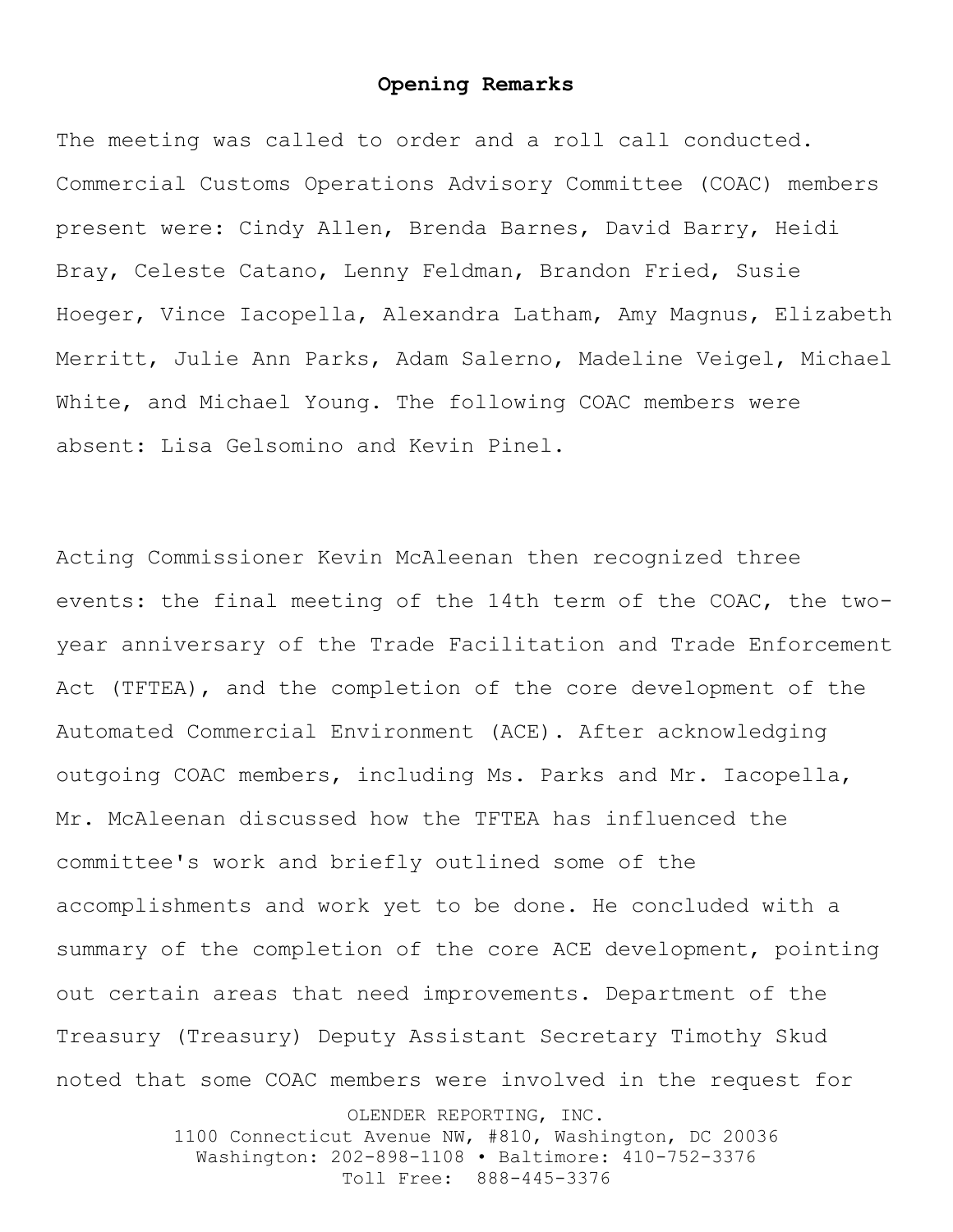information for regulatory reform for CBP and the establishment of the Regulatory Reform subcommittee. Then, Department of Homeland Security (DHS) Assistant Secretary, Michael Dougherty, discussed the National Security Strategy and key areas of work: trade deals, trade intelligence, e-Commerce, and forced labor. Mr. Iacopella and Ms. Parks then talked about the role of the COAC in bridging gaps in policy and regulation and possible future work of the committee.

#### **The Trusted Trader Subcommittee**

OLENDER REPORTING, INC. Ms. Latham and Mr. Young discussed two areas the subcommittee had focused on: the development of an enhanced Trusted Trader Trade Compliance Program and updating the existing Minimum Security Criteria. Ms. Latham reported on work the subcommittee had done in the trade compliance area, including the formation of a Trade Compliance Working Group that would focus on these areas: establishing quantification and assessment metrics, developing a participating government agency (PGA) engagement strategy, evaluating recommendations on establishing increased levels of service for Trusted Traders, and identifying possibilities for longer term work. Mr. Young then discussed the Minimum Security Criteria (MSC), highlighting the creation of a registry of suggested elements to be applied within the MSC and

> 1100 Connecticut Avenue NW, #810, Washington, DC 20036 Washington: 202-898-1108 • Baltimore: 410-752-3376 Toll Free: 888-445-3376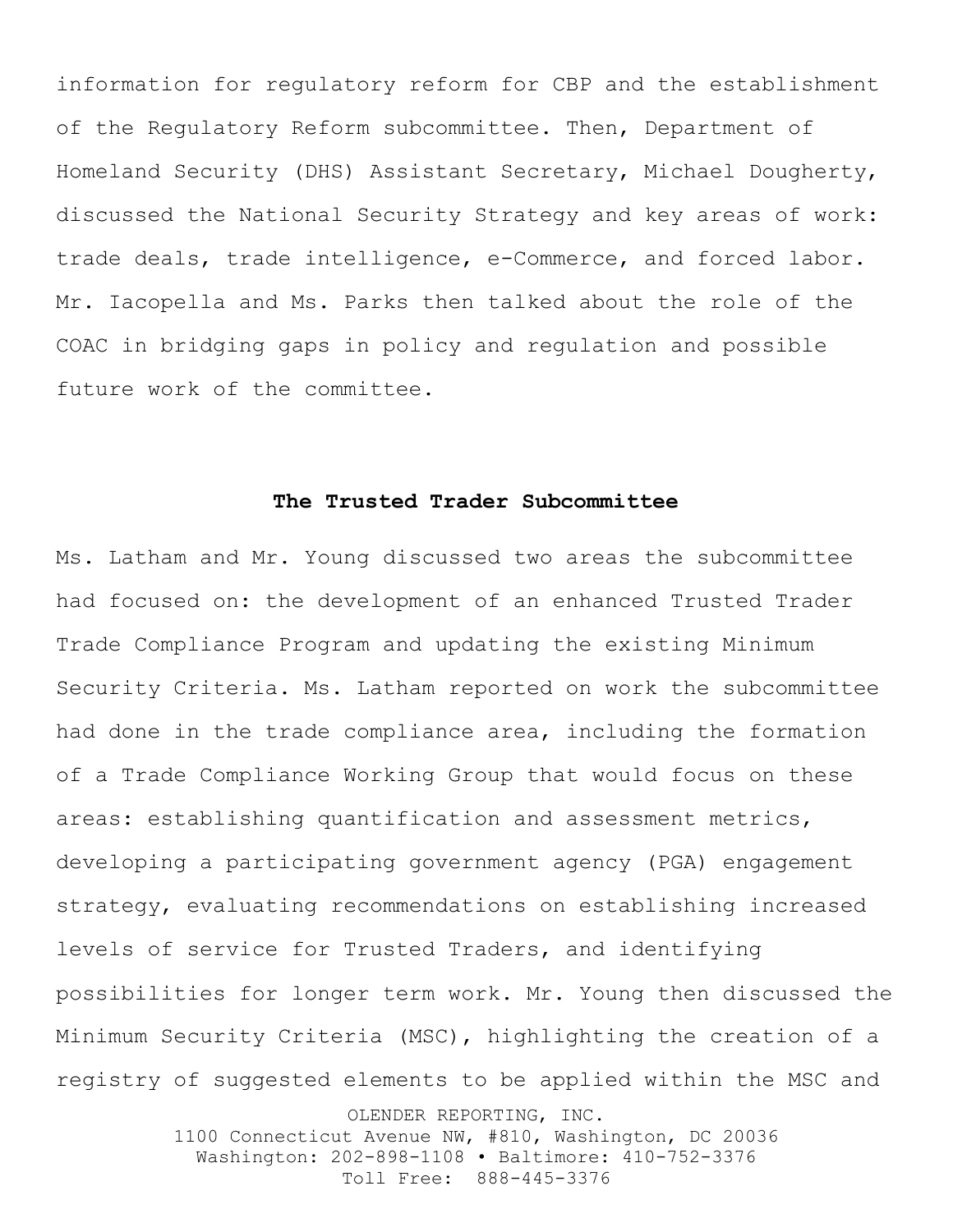CTPAT. Next, he talked about the subcommittee's recommendations to the CBP. One was that it engages a large group of industry to socialize the CTPAT MSC, receiving feedback on any challenges the new criteria may create and then modifying the criteria. The other recommendation was: Since potential benefits for different areas within trade may differ, comments from industry should be considered when updating the MSC. Executive Director Thomas Overacker talked about the COAC's involvement with Trusted Trader and CTPAT, incorporating into trade compliance standards, and the need for updated MSC standards. During the comment period, Mr. Feldman underscored the trade community's wish to play a role in updating the MSC. Then, members voted to submit the recommendations, which were unanimously approved.

#### **The One U.S. Government Subcommittee (1USG)**

OLENDER REPORTING, INC. Ms. Hoeger said the goal is to achieve a One U.S. Government at the Border approach. She gave examples of how Participating Government Agencies' (PGA) engagement and partnership are crucial and stressed the need for clarity on data provision by PGAs and how those requirements apply to Section 321 shipments valued under \$800. Ms. Magnus then gave an update on a recently published trade facing document for ACE downtime procedures, saying the trade was not pleased with the current form of the

> 1100 Connecticut Avenue NW, #810, Washington, DC 20036 Washington: 202-898-1108 • Baltimore: 410-752-3376 Toll Free: 888-445-3376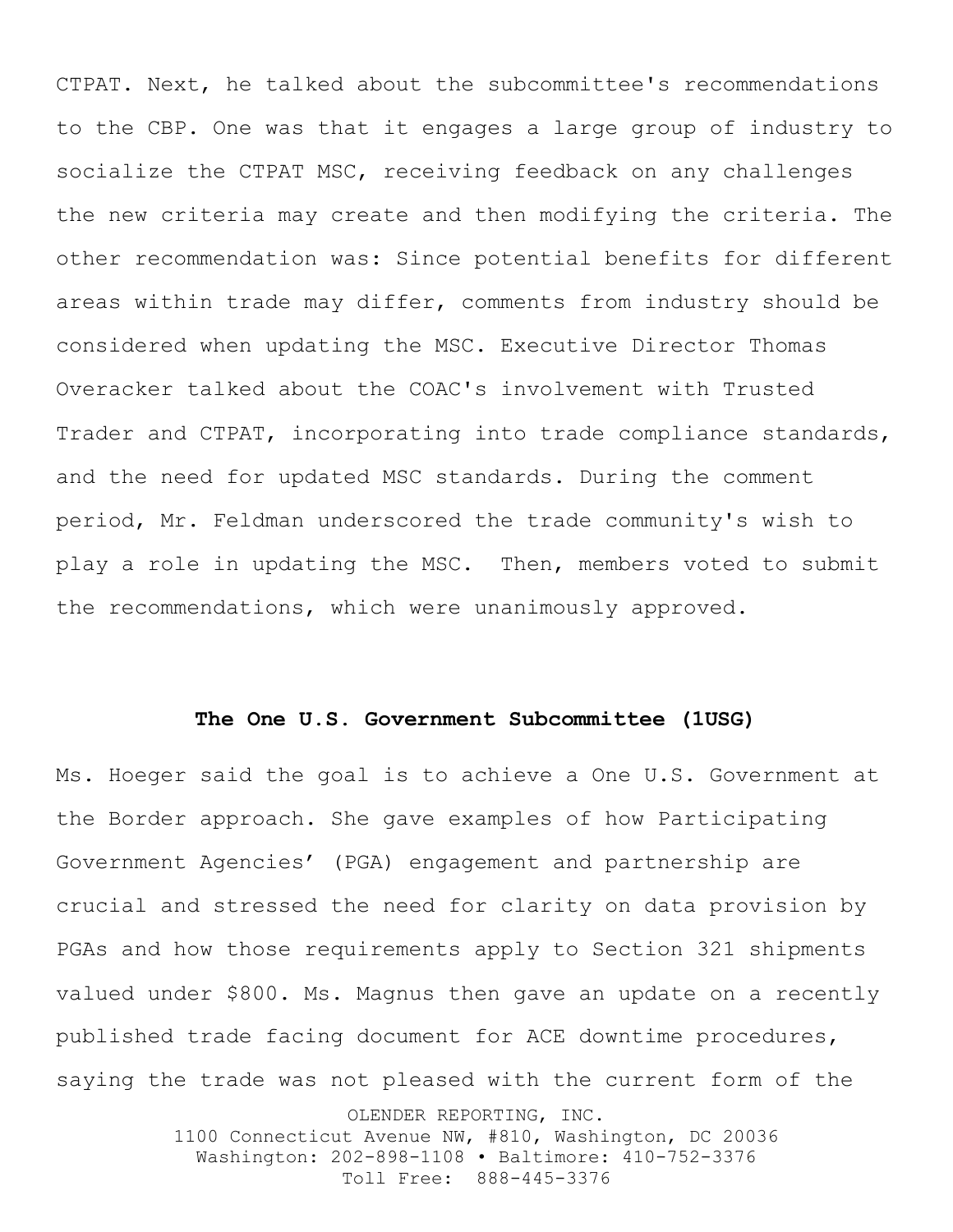ACE dashboard. Ms. Veigel updated attendees on the Fish and Wildlife Working Group's activities: an on-hold white paper, work towards beginning the pilot of 3-177 data elements through ACE, and discussion of a previous recommendation. Director James Swanson noted the comment period was open to both the working group and the associations, and he said the standardized document led to fairly seamless transitions into downtime procedures. Executive Director Deborah Augustin commented on the final scheduled core ACE deployment and movement into the postcore phase and highlighted the role of PGAs in enhanced border coordination. Mr. John Leonard affirmed the CBP's commitment to collecting PGA concerns on de minimis shipments, and he discussed Fish and Wildlife's upcoming flow chart and resumption of the pilot program. Mr. Jim Byram noted that advances recommended by the working group were being made, and then Mr. McAleenan voiced his pleasure over the progress of downtime procedures and the dashboard and thanked Ms. Augustin and Mr. Swanson.

#### **The Exports Subcommittee**

OLENDER REPORTING, INC. 1100 Connecticut Avenue NW, #810, Washington, DC 20036 Washington: 202-898-1108 • Baltimore: 410-752-3376 Ms. Merritt updated meeting attendees on progress made in the export manifest area. There were three recommendations on targeting, the hold regime, and account management. Then, Ms.

Toll Free: 888-445-3376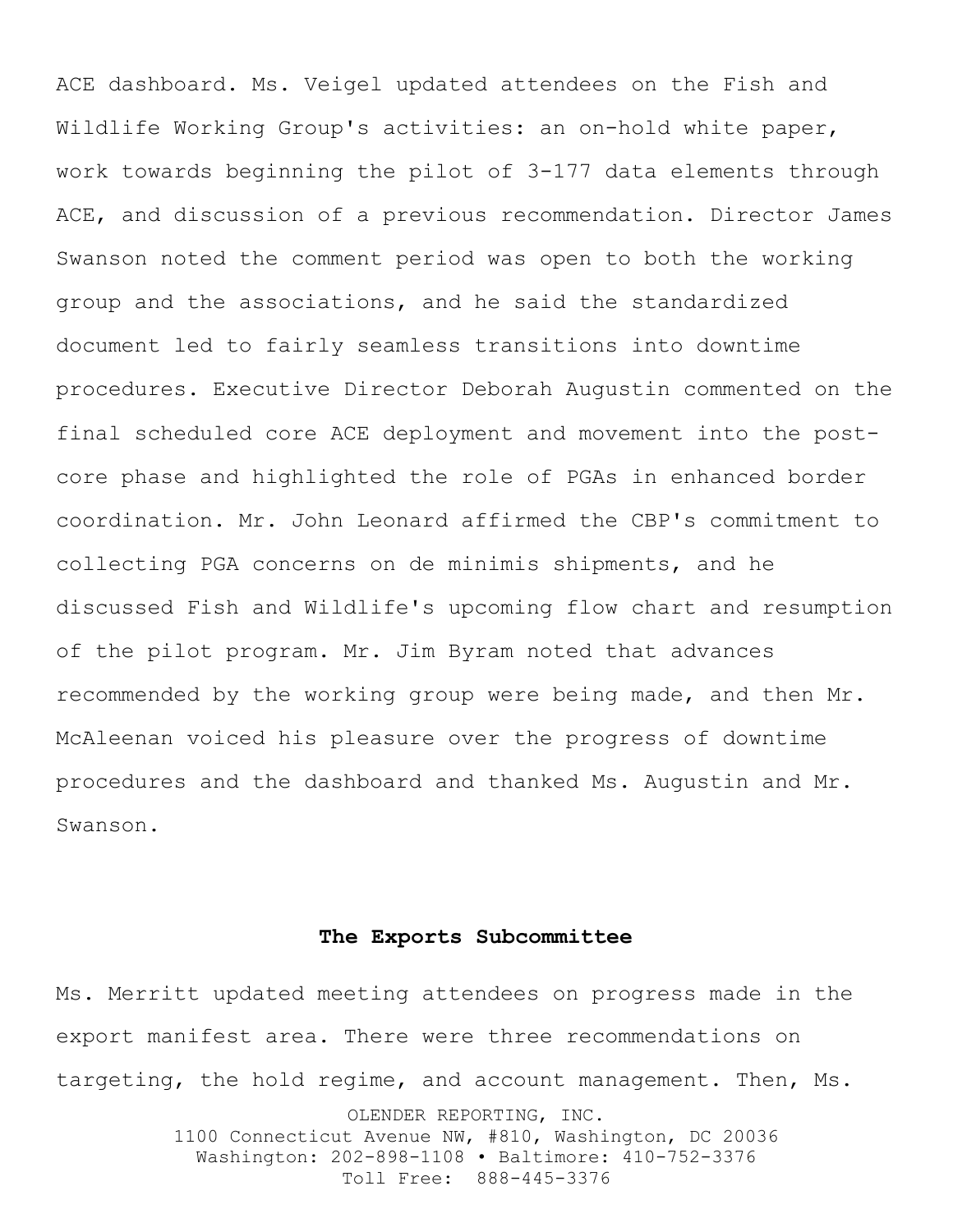Bray summarized the results of testing for post-departure filing with advance manifest, and she provided one more recommendation around participation in the Automated Export Manifest Pilot. Mr. Swanson thanked Ms. Merritt for her work, saying it would lead to an operational document for future participants. He also agreed with the concept of targeting earlier to better facilitate the trade process, and though CBP is resource constrained, he affirmed its commitment to benefitting the U.S. economy. He concluded with comments on post-departure filing and beginning a pilot in export manifest. Ms. Augustin expressed a desire to make the pilot a good learning experience. During the comment period, Mr. Mike Mullen voiced support for the export manifest recommendations. Katie Weiner stressed the need for the export community and government to work together and expressed interest in the post-departure filing desktop exercise. Members then voted on and unanimously approved the recommendations.

### **The Trade Modernization Subcommittee**

This subcommittee had launched a Regulatory Reform Working Group, and Mr. Feldman highlighted what this group hoped to accomplish, including focusing on automation, cost benefit, and consistency with new statutory requirements. The subcommittee had also prioritized previous recommendations, particularly regarding international engagement and facilitation as well as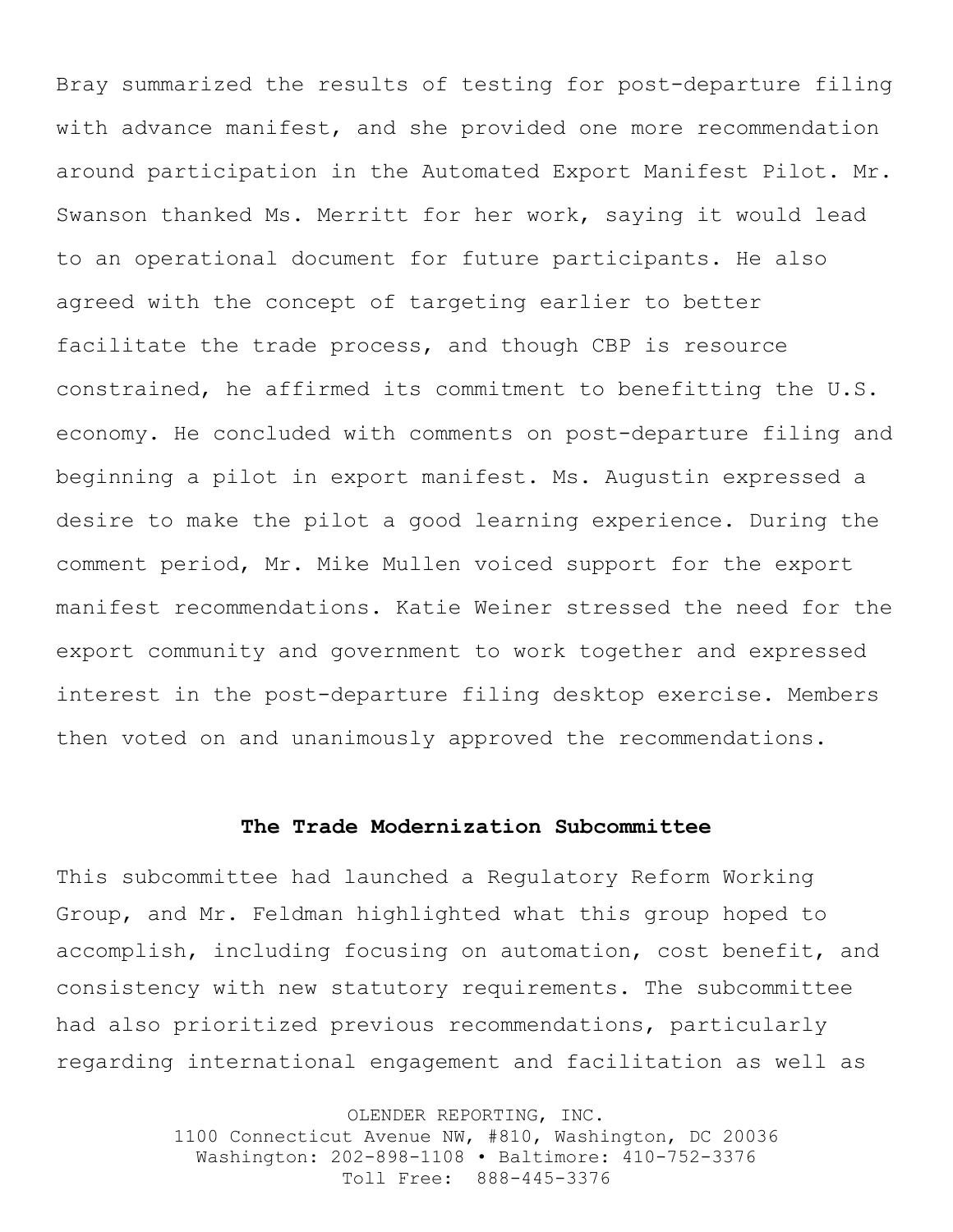separately regarding more automation of the case management process for CBP rulings and decisions. Ms. Allen discussed additional prioritization of recommendations, the broker regulatory re-write and the Section 321 group, and she talked about the E-Commerce Work Group. She explained why the subcommittee chose this area to focus on and what she hoped the work group would accomplish. Three teams would be formed and would focus on mapping and understanding e-Commerce, the growth of e-Commerce, and international outreach and education. Mr. Leonard stated the year would be big for e-Commerce and agreed with the decision to streamline that group, saying they chose the right priorities to focus on. Mr. McAleenan also discussed e-Commerce, saying it would probably be the main focal point for some time due to the many issues. During the comment period, Mr. Skud suggested the group think about the implications for Value Added Tax (VAT). Mr. Iacopella commented on Section 321 data elements, and he voiced approval of the strategy. He also felt the World Customs Organization (WCO) e-Commerce document might contain some block chain solutions. Ms. Magnus and Mr. Jose Jody Gonzalez voiced concerns, such as clogging up the supply chain and understanding what products entered the U.S. Mr. Emir Pineda expressed Miami International Airport's desire to help improve e-Commerce. Mr. Charles Lopez felt there might be an opportunity to work through the E-Commerce Committee into other areas and that Miami would be a natural place for this to happen. Mr. Mullen discussed the challenges and opportunities of e-Commerce and said the trade has problems with the WCO framework of standards. Ms. Kasie Brill said the U.S. Chamber of Commerce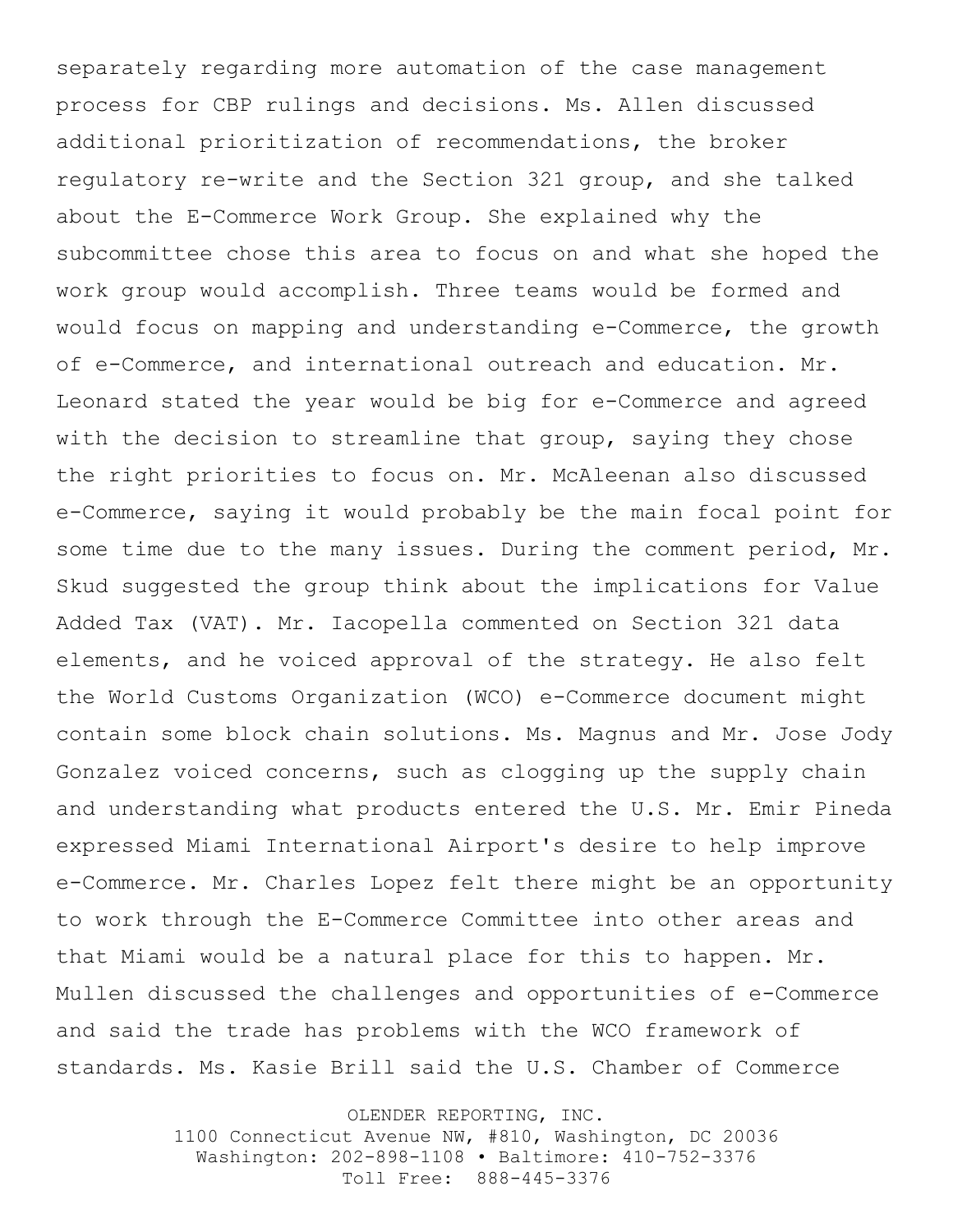wished to help streamline existing interdiction and seizure processes.

## **Global Supply Chain Subcommittee**

Mr. Salerno began this report with a discussion of the subcommittee's future work. After speaking on the Emerging Technology Working Group, he, Ms. Catano, and Mr. Young outlined the three areas the group would work on: the Air Cargo Advance Screening Pilot, automation of the block chain process, and In-Bond regulations. Mr. Overacker noted CBP's commitment to Air Cargo Advance Screening (ACAS).

Mr. Swanson discussed the In-Bond program, explaining areas the CBP was still working on. Ms. Augustin said the CBP was excited to move forward with exploring emerging technology in the block chain area, and then the meeting was opened for member and public comments. Ms. Barnes felt block chain was up and coming and very exciting, Mr. Young said there is a lot of work to be done regarding ACAS and new technology, and Ms. Michelle Seiers requested contact information for the In-Bond Work Group.

#### **The Trade Enforcement & Revenue Collection**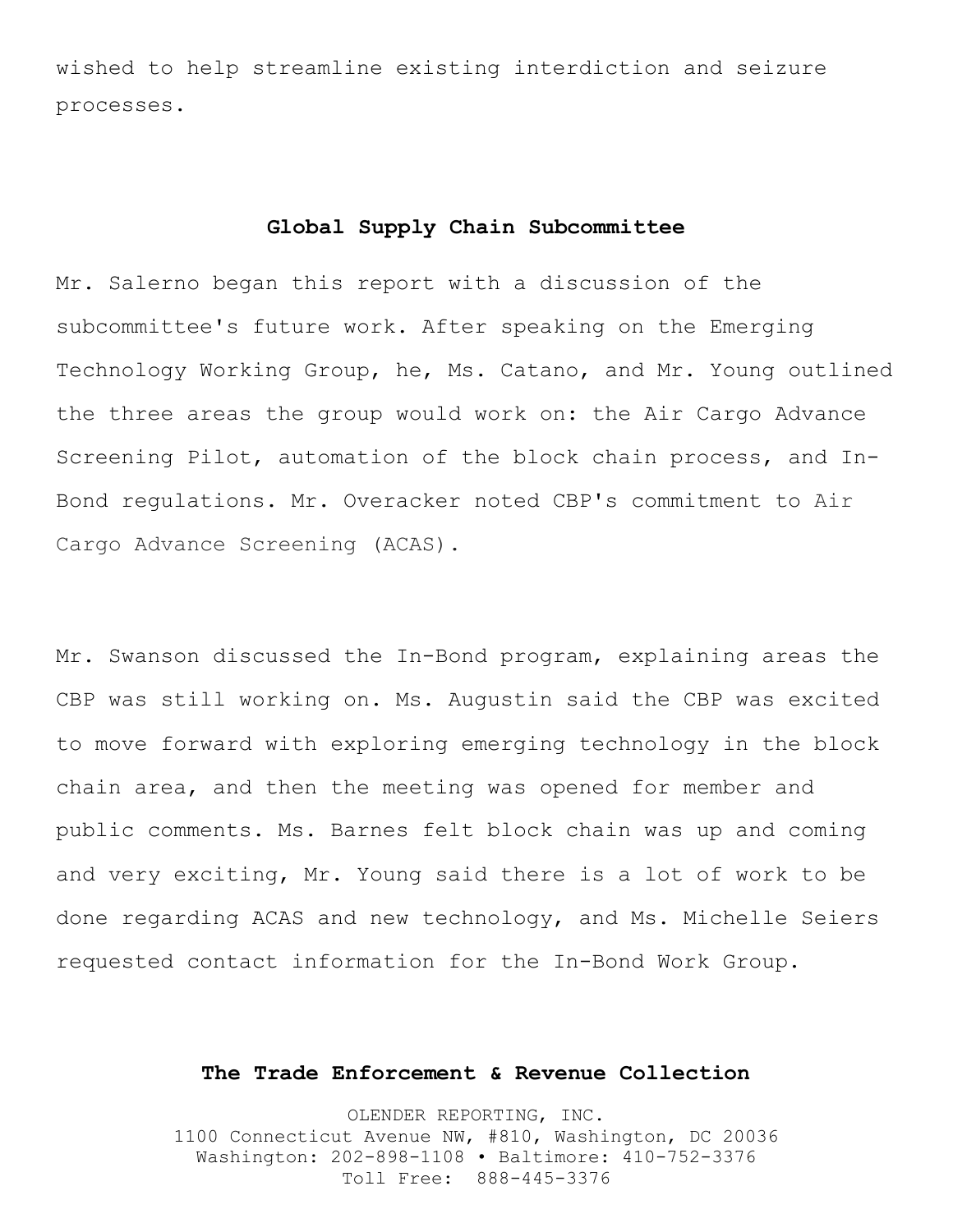Ms. Julie Parks began this report with an explanation of TERC's four working groups, and she highlighted the subcommittee's key priorities: account-based enforcement, leveraging Trusted Trader programs to encompass certain trade priority issues, and how to make best use of the Border Interagency Executive Council (BIEC). Mr. Iacopella summarized the subcommittee's working groups' recent work. The Anti-Dumping, Countervailing Duty Group was involved in discussions between the trade and customs regarding the 90-day response period for CBP rejections of antidumping and countervailing duty (AD/CVD) and the CBP Form 28 requests touched on in the previous meeting. The Forced Labor Working Group was involved in discussion on the use of the CBP Form 28. The Intellectual Property Rights (IPR) Work Group reviewed white papers on IPR priorities. The Bond Work Group had put together a recommendation for the COAC around establishment of a separate supplemental AD/CVD Bond. Mr. Troy Riley noted the work group took a hard look at the formula and explained its purpose, and then members voted on and unanimously approved the recommendation. After recognition of exiting members, including Ms. Parks and Mr. Iacopella, and thanks to the staff of the Office of Trade Relations, the meeting was adjourned.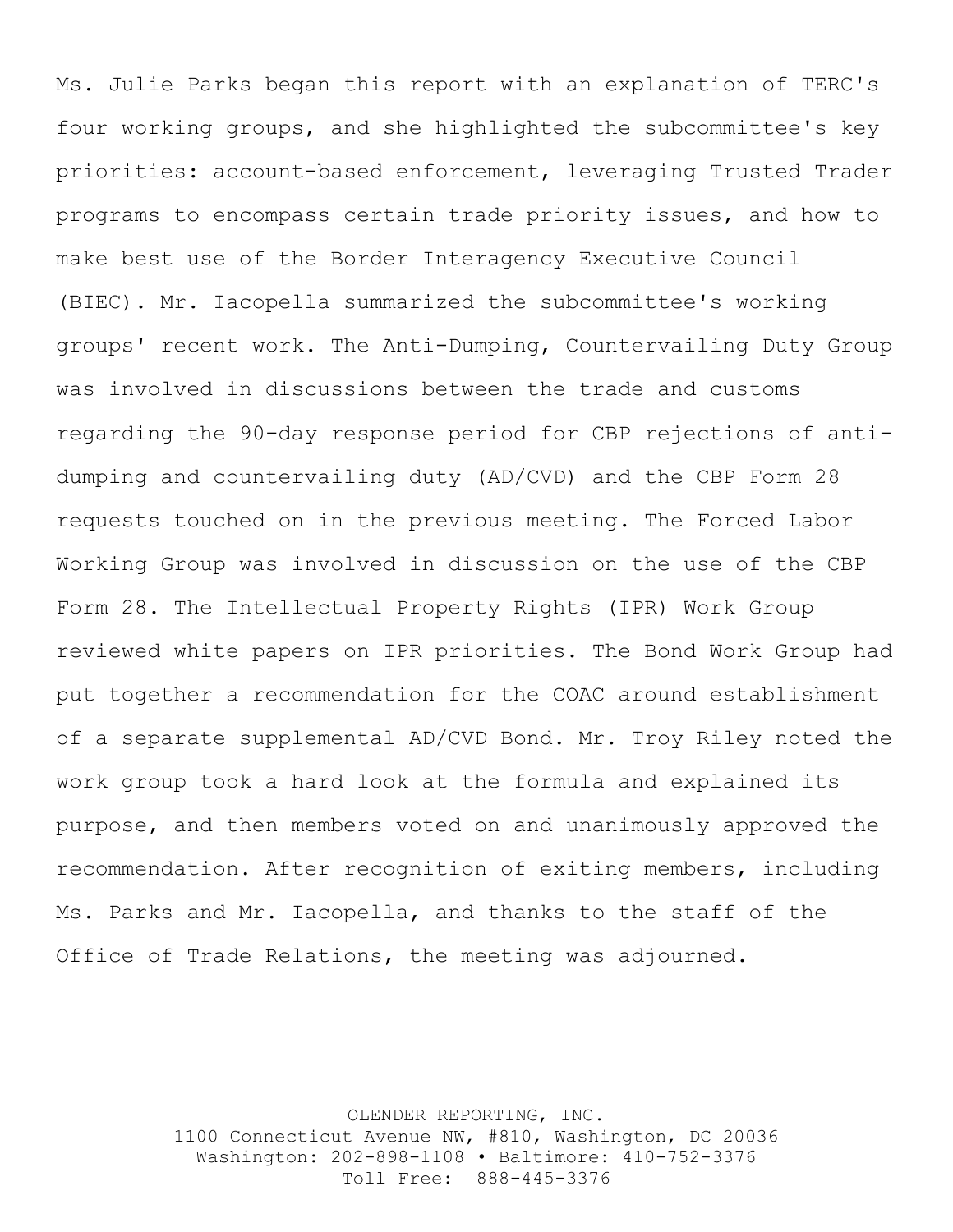# **COAC Recommendations**

# **February 28, 2018**

# **TRUSTED TRADER SUBCOMMITTEE**

The COAC recommends:

## **010293**

1. CBP engage a large group of industry to socialize the CTPAT MSC in a public comment forum, with sufficient timeline to enable feedback and consolidation before finalizing the new MSC. This would function similar to a regulatory comment period and further the co-creation process. Comments received from industry should be considered, and the MSC should be updated appropriately, to ensure that CTPAT meets the shared goal of security and trade facilitation. The comment period should be flexible and no implementation should move forward until this is complete.

#### **010294**

2. Simultaneously, CBP should encourage companies to provide feedback on additional tangible benefits for participation in the program.

## **EXPORTS SUBCOMMITTEE**

#### **010295**

**Targeting Regime:** Based on the success of the Air Cargo Advance Screening pre-departure targeting strategy, we recommend that CBP structure its export targeting system in a manner that maximizes the early targeting of export shipments while simultaneously ensuring that the national security concerns of the United States are fully accounted for. In particular, we recommend that CBP utilize the export pilot period, in close collaboration with pilot participants and other industry representatives, to, first, test out various methods for accomplishing the earliest possible targeting of export shipments, and second, accurately measure the impact of late targeting of cargo carrier operations and the movement of legitimate cargo in order to facilitate a proper cost-benefit analysis for the regulatory rule-making process.

#### **010296**